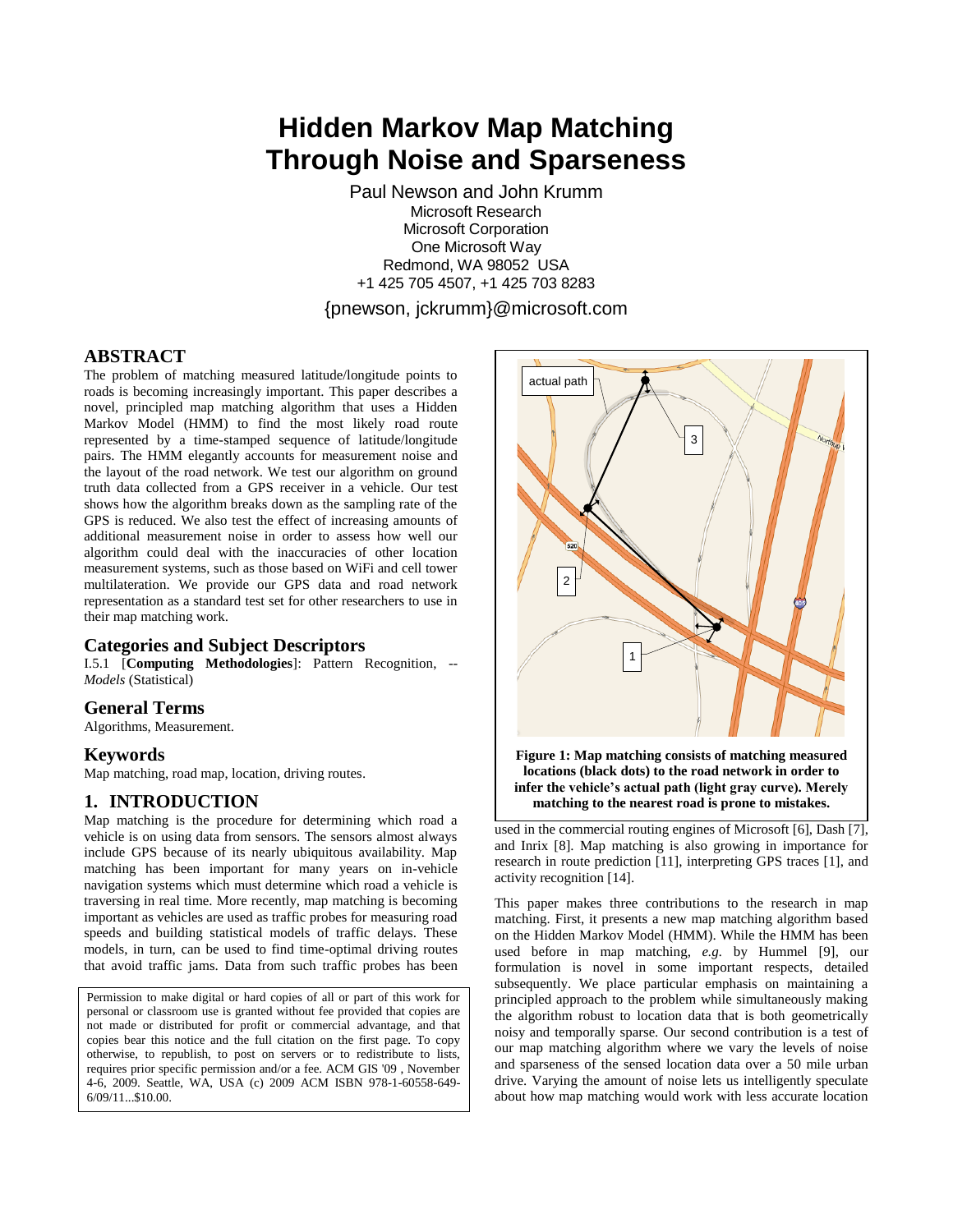sensors, like multilateration from cell towers and WiFi access points. Varying the sampling rate shows the minimum amount of data required for good map matching. This is important for practitioners who must decide on how often their GPS receivers should sample location data, which affects requirements for memory and bandwidth. Our third contribution is that we make our GPS data, ground truth, and road network representation publicly available for other researchers to use in their map matching work. We believe this is the first time that such a data set has been made publicly available. Until now, all the work on map matching used private data sets for testing, making it impossible to objectively compare results from different algorithms.

# **2. THE MAP MATCHING PROBLEM**

The map matching problem is illustrated in [Figure 1.](#page-0-0) There are three measured locations in sequence shown as black dots. The problem is to find which roads the vehicle was on. The most obvious algorithm is to simply match each point with the nearest road. Due to measurement noise, however, this algorithm is prone to error. In the illustration, the actual path is obvious, but the  $2<sup>nd</sup>$ and  $3<sup>rd</sup>$  point would be mismatched if they were associated with the nearest road. Even using modern GPS receivers, we have observed gross outliers and extended sequences of of erroneous points, likely due to urban canyons and other terrestrial features that affect GPS signals. Because of problems like this, modern map matching takes into account sequences of points before deciding on a match. In the example, there is really only one reasonable path on the road network that could have produced the

observed measurements.

In our work, like most other map matching work, the raw input data consists of vehicle locations measured by GPS, as shown in [Figure 2.](#page-1-0) Each measured point consists of a time-stamped latitude/longitude pair. The roads are also represented in the conventional way, as a graph of nodes and edges. The nodes are at intersections, dead ends, and road name changes, and the edges represent road segments between the nodes. Some edges are directional to indicate one-way roads. Each node has an associated latitude/longitude to indicate its location, and each edge has a polyline of latitude/longitude pairs to represent its geometry.

Since point-by-point, nearest road matching often fails, researchers have developed methods that match several points at once. One way to do this is to create a (possibly smoothed) curve from the location measurements and attempt to find matching roads with similar geometry. As an example, White *et al.* [16] present four algorithms, starting with the simple, nearest match scheme. Their second algorithm adds orientation information to the nearest match approach, comparing the measured heading to the angle of the road. Their third algorithm evolves the second algorithm to include connectivity constraints, and their fourth algorithm does curve matching. They were surprised to discover that their most sophisticated algorithm, the fourth one, was outperformed by the simpler second algorithm when tested on a total of about 17 km of driving data. Another purely geometric approach comes from Greenfeld [5], whose algorithm builds up a topologically feasible path through the road network. Matches are determined by a similarity measure that weights errors based on distance and orientation. The algorithm was found to perform



<span id="page-1-0"></span>**Figure 2: This is the GPS data we used for testing in the Seattle, Washington, USA area. The trip starts in the upper right near Marymoor Park. It consists of 7531 GPS points sampled at 1 Hz, and it covers about 80 kilometers (50 miles) over about 2 hours.**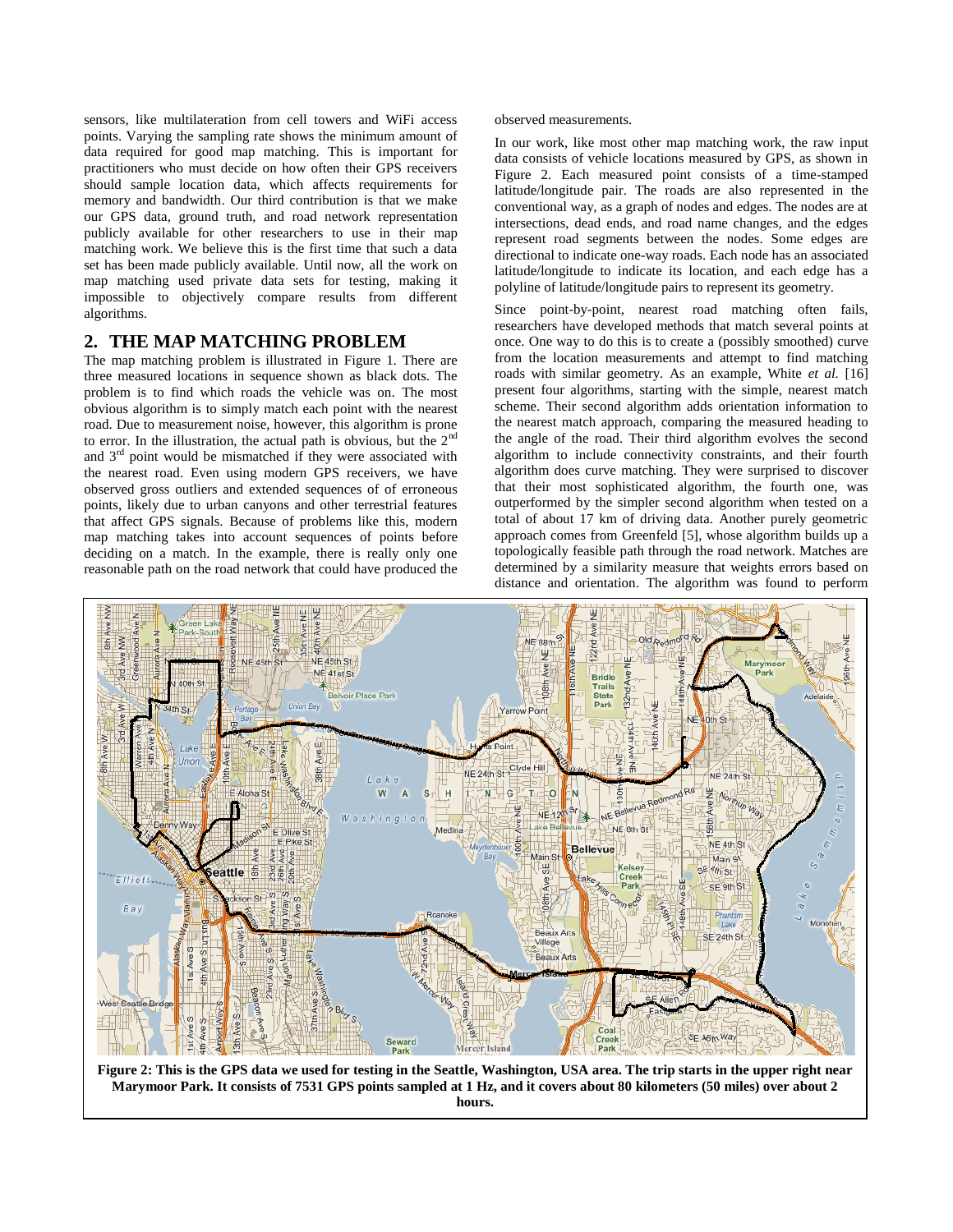flawlessly, even though the GPS data was collected while Selective Availability was turned on, leading to noisier location measurements than are available now. Kim and Kim [10] look at a way to measure how much each GPS point belongs to any given road, taking into account its distance from the road, the shape of the road segment, and the continuity of the path. The measure is used in a fuzzy matching scheme with learned parameters to optimize performance. One of the most sophisticated geometric matching algorithms is from Brakatsoulas *et al.* [3]. Their algorithm uses variations of the Fréchet distance to match the curve of the GPS trace to candidate paths in the road network. They tested their algorithms on 45 routes in Athens, Greece. Alt et al. [2]give a generalization of the Fréchet for matching curves.

One potential problem with purely geometric approaches is their sensitivity to measurement noise and sampling rate. Clearly, connecting the dots of a set of noisy measurements sampled at a slow rate would not match well with the road geometry, especially direction information. Hidden Markov Models (HMM) solve this problem by explicitly modeling the connectivity of the roads and considering many different path hypotheses simultaneously. One of the earliest applications of the HMM to map matching is from Lamb and Thiébaux [13] who use a combination of a Kalman filter and HMM. Several Kalman filters track the vehicle along different hypothesized paths, and the HMM chooses between them. Other work from Hummel [9] and Krumm *et al.* [12] use an HMM to balance the measurement noise and path probabilities. We will compare and contrast this work with ours subsequently after we explain the details of our algorithm.

## **3. HMM MAP MATCHING**

As illustrated in [Figure 1,](#page-0-0) the key problem in map matching is the tradeoff between the roads suggested by the location data and the feasibility of the path. While the location data is important as the sole indicator of the path, naively matching each noisy point to the nearest road will result in extremely unreasonable paths involving strange U-turns, inefficient looping, and overall bizarre driving behavior. To avoid unreasonable paths, we can introduce knowledge of the connectivity of the road network to help pull the solution away from clearly bizarre behavior. The Hidden Markov

<span id="page-2-0"></span>

Model is an algorithm that can smoothly integrate noisy data and path constraints in a principled way.

The HMM models processes that involve a path through many possible states, where some state transitions are more likely than others and where the state measurements are uncertain. In speech understanding, HMMs are used to model the time sequence of spoken phonemes. The model fits well, because some phonemeto-phoneme transitions are more likely than others, and because classifying each individual phoneme from microphone measurements is not 100% accurate.

In our map matching algorithm, the states of the HMM are the individual road segments, and the state measurements are the noisy vehicle location measurements. The goal is to match each location measurement with the proper road segment. This state representation naturally fits the HMM, because transitions between road segments are governed by the connectivity of the road network.

More formally, the discrete states of the HMM are the  $N_r$  road segments,  $r_i$ ,  $i = 1...N_r$ . In our representation, distinct road segments run between intersections. For each 2D latitude/longitude location measurement  $z_t$ , the goal is to find the road segment that the vehicle was actually on. [Figure 3](#page-2-0) shows an illustration of the HMM for the map matching problem illustrated in [Figure 1.](#page-0-0) Here, each vertical slice represents a point in time corresponding to a location measurement  $z_t$  for the three times  $t = 1, 2, 3$ . At  $t = 1$  there are three roads near  $z_1$ , shown as three black dots in the first column. There is a feasible driving path, possibly very circuitous, from each of the nearest points on these three roads to points on the two roads near  $z_2$  at  $t = 2$ , and similarly for  $t = 3$ . The goal of our algorithm is to find the most probable path through the lattice by picking one road segment for each  $t$ . This path should be sensitive to both the measurements and the reasonability of the paths between the road segments. This tradeoff is made based on the probabilities governing the measurements and probabilities governing the transitions between the road choices at each time, which we describe next.

We note that our algorithm, as presented, solves map matching as a batch problem, after all the data has been collected. We speculate that a sliding window version of our algorithm would work well for real time map matching, say, on a vehicle's navigation system.

# **3.1 Measurement Probabilities**

Measurement probabilities (also called emission probabilities) give the likelihood that a measurement resulted from a given state, based on that measurement alone. For map matching, given a location measurement  $z_t$ , there is an emission probability for each road segment  $r_i$ ,  $p(z_t | r_i)$ . This gives the likelihood that the measurement  $z_t$  would be observed if the vehicle were actually on road segment  $r_i$ . Our intuition is that road segments farther from the measurement are less likely to have produced the measurement. For a given  $z_t$  and  $r_i$ , we denote the closest point on the road segment as  $x_{t,i}$ . An example of this notation is shown in [Figure 4.](#page-3-0) The great circle distance on the surface of the earth between the measured point and the candidate match is  $||z_t$  $x_{t,i}$  *a<sub>t,i</sub> a*<sub>*r*</sub> *a*<sub>*t*</sub> *circle*. For the correct match, this difference is due to GPS noise. Based on previous work [15], we can model GPS noise as zero-mean Gaussian, meaning that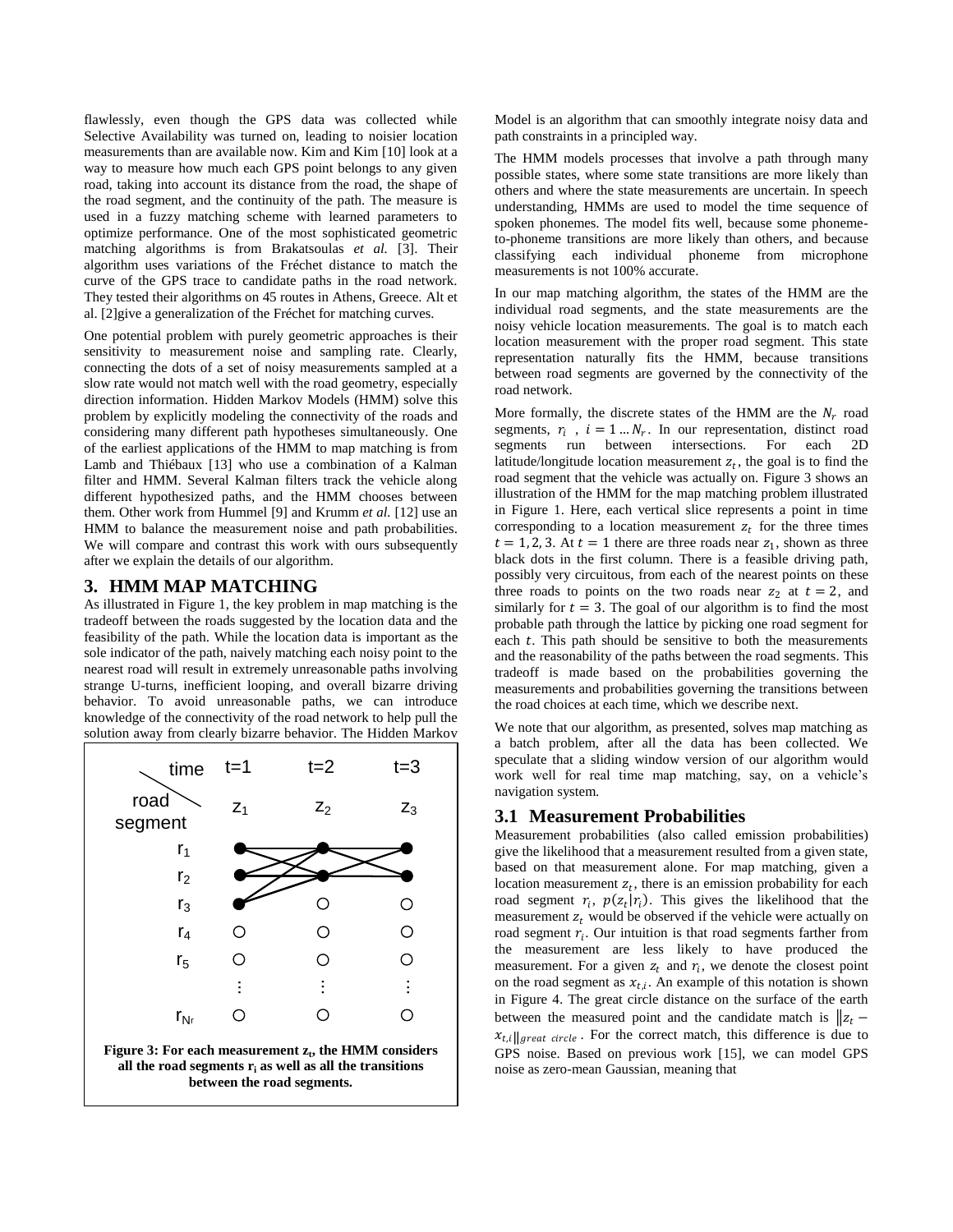

<span id="page-3-0"></span>**Figure 4: This shows an example of our notation. There are three road segments, r<sup>1</sup> , r<sup>2</sup> , and r<sup>3</sup> , and two measured points, z<sup>t</sup> and zt+1. The first measured point, z<sup>t</sup> , has**  candidate road matches at  $x_{t,1}$  and  $x_{t,3}$ . Each match candidate results in a route to  $x_{t+1,2}$ , which is a match **candidate for the second measured point, zt+1. These two routes have their own lengths, as does the great circle path between the two measured points. Our data shows that the route distance and great circle distance are closer together for correct matches than for incorrect matches.**

$$
p(z_t|r_i) = \frac{1}{\sqrt{2\pi}\sigma_z} e^{-0.5\left(\frac{\left\|z_t - x_{t,i}\right\|_{great\ circle}}{\sigma_z}\right)^2}
$$
(1)

Here  $\sigma_z$  is the standard deviation of GPS measurements, which we estimate in Section [5.2](#page-5-0) [\(Parameter Estimation\)](#page-5-0). While we know that GPS errors are not strictly Gaussian, this assumption proved effective in our map matching algorithm.

Another required probability is the initial state probabilities  $\pi_i$ ,  $i = 1 ... N_r$ , which in the case of map matching gives the probability of the vehicle's first road over all the roads at the beginning of the drive. While some HMM formulations assign a uniform distribution to  $\pi_i$ , assuming no measurements have been taken, we start at the first measurement and have  $\pi_i = p(z_1 | r_i)$ , *i.e.* using the first measurement  $z_1$ .

In practice, we do not consider matching to road segments that are quite distant from the measurement. In our algorithm, we set to zero any measurement probability from a road segment that is more than 200 meters away from  $z_t$ . This helps reduce the number of candidate matches that our algorithm has to consider, decreasing its running time. This is illustrated in [Figure 3](#page-2-0) with the unfilled circles representing road segments that are too far away to consider.

#### **3.2 Transition Probabilities**

Each measurement  $z_t$  has a list of possible road matches, as does the next measurement  $z_{t+1}$ . Transition probabilities give the probability of a vehicle moving between the candidate road matches at these two times. Intuitively, some transitions will be very unlikely, such as those requiring a complicated set of maneuvers. Practically, we favor transitions whose driving distance is about the same as the great circle distance between the measurements.



<span id="page-3-1"></span>Specifically, for a measurement  $z_t$  and candidate road segment  $r_i$ , the latitude/longitude point on the road segment nearest the measurement is  $x_{t,i}$ . For the next measurement  $z_{t+1}$  and candidate road segment  $r_j$ , the corresponding point is  $x_{t+1,j}$ . We compute the driving distance between these two points using a conventional route planner configured to give the route with the shortest distance. We note that the correct pair of matched points typically results in a very short route, because the matched points on the road come from closely spaced GPS points. We refer to this driving distance as the "route distance", notated as  $||x_{t,i}$  $x_{t+1,j}$  ||route. We compare the route distance to the great circle distance between the measured points,  $||z_t - z_{t+1}||_{\text{great circle}}$ . [Figure 4](#page-3-0) shows an example of these distances.

<span id="page-3-3"></span>Our intuition, confirmed by experiment, is that these two distances will be about the same for correct matches. This is because the relatively short distance traveled on the road(s) between a pair of correct matches will be about the same as the distance between the measured GPS points. We confirmed this by looking at the ground truth matched roads, which we detail in Section [5](#page-5-1) [\(GROUND TRUTH DATA\)](#page-5-1). We computed a histogram of the absolute values of the differences between the great circle distances and the route distances from the correct matches, shown in [Figure 5.](#page-3-1) This histogram fits well to an exponential probability distribution given by Equation [\( 2](#page-3-2) ):

<span id="page-3-2"></span>
$$
p(d_t) = \frac{1}{\beta} e^{-d_t/\beta}
$$
 (2)

Here

$$
d_{t} = \left| \| z_{t} - z_{t+1} \|_{\text{great circle}} - \| x_{t,i^*} - x_{t+1,i^*} \|_{\text{route}} \right| \tag{3}
$$

where  $i^*$  and  $j^*$  indicate the ground truth road segments of the route that we describe in Section [5.](#page-5-1) We estimate the value of  $\beta$  in Section [5.2](#page-5-0) [\(Parameter Estimation\)](#page-5-0).

#### **3.3 Optimal Path**

With measurement probabilities from Equation (1) and transition probabilities from Equation [\( 2](#page-3-2) ), we used the Viterbi algorithm to compute the best path through the HMM lattice. The Viterbi algorithm uses dynamic programming to quickly find the path through the lattice that maximizes the product of the measurement probabilities and transition probabilities. This gave us an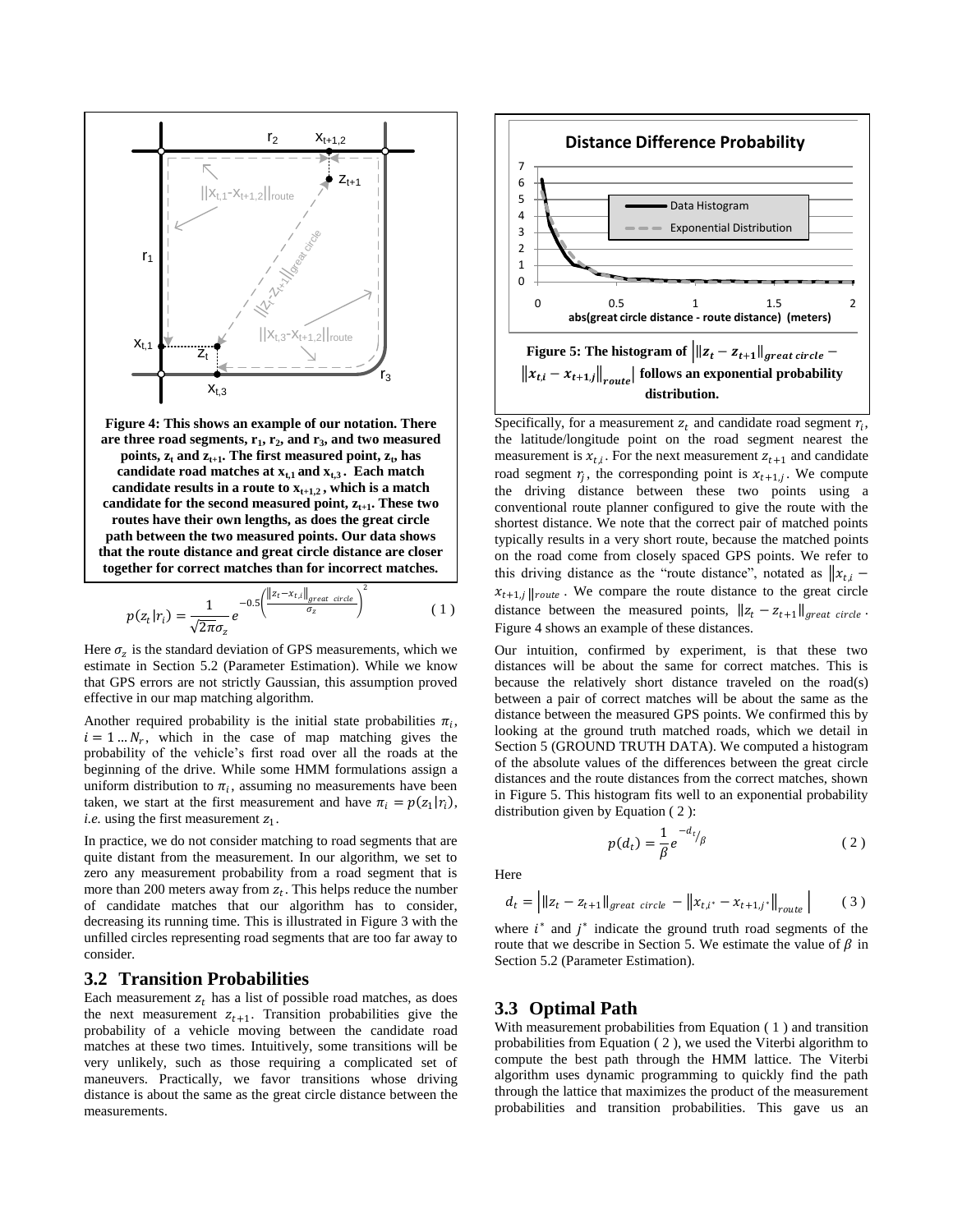inference of the correct road segment for each location measurement.

Having explained our basic algorithm, we can now compare it to two similar algorithms in the research literature. Hummel [9] used an HMM for map matching. Her measurement probabilities used the same Gaussian GPS noise assumption as ours, but she also added a term for the heading mismatch between the vehicle and the road. We did not use heading data, mostly because we are assuming we have no compass data from the vehicle. While heading can be computed from measured GPS points, this can be very inaccurate when there is a long interval between GPS measurements, which is a condition we investigated as part of our research. Our transition probabilities are different from Hummel's in that ours take into account the empirical difference between great circle distances and route distances, while Hummel uses a simpler model that only accounts for roads immediately adjacent to the current match candidate.

Compared to the work of Krumm *et al.* [12], our main difference is in the transition probabilities. While we look at route distance differences, Krumm *et al.* looked at route time differences. Time differences are much more sensitive to traffic conditions, so are likely less reliable than distance differences. They are also sensitive to the peculiarities of the given route-finding algorithm, with particular values to assess the time cost of turns and stops at intersections. Also, in this paper's algorithm, we test against ground truth, test against inaccurate and subsampled GPS data, make our data available for other researchers, and give several practical implementation details, described in the next section.

# **4. ALGORITHM PARTICULARS**

The HMM formulation described above represents a principled approach to balancing the effects of measurement noise and routing behavior. In practice, the algorithm can be made to work better and faster with some simple enhancements that we discovered by working with real GPS data.

# <span id="page-4-0"></span>**4.1 Preprocessing**

Before the GPS points are used to construct the HMM, we move through the points in time sequence, removing points that are within  $2\sigma_z$  of the previous included point. The justification for this step is that until we see a point that is at least  $2\sigma_z$  away from its temporal predecessor, our confidence is low that the apparent movement is due to actual vehicle movement and not noise. This has the benefit of reducing the number of steps in the HMM for high sample rate data, which speeds processing. For our ground truth data described in Sectio[n 5,](#page-5-1) this step eliminated about 38.9% of the original data.

# <span id="page-4-1"></span>**4.2 HMM Breaks**

There are various conditions that induce a break in the HMM lattice where all the transition probabilities from one time step to the next are zero. We detail these conditions below, after which we give a simple method to work around these breaks, effectively removing unmatchable data.

The conditions that lead to a break are:

 **Route Localization.** In a pure implementation of the algorithm, every road in the road network would be considered as a potential match candidate, and a complete route would be calculated between every one of these match candidates. As mentioned in section 3.1, to avoid an unreasonable amount of computation, we set to zero the measurement probability of any road segment more than 200 meters away from the GPS point. From an implementation perspective, this means we simply can ignore their existence and not add them to the HMM. It is possible that there are GPS points in our data set that have no match candidates within 200 meters, which causes our implementation to have no match candidates for a particular time step in the HMM. This situation may arise when the vehicle is travelling on a road surface or parking structure that is not marked on the map. It may also arise if the GPS is experiencing particularly high noise, which we have seen when the vehicle enters a tunnel or an urban canyon.

- **Low Probability Routes.** Assuming a connected road network, it should be possible to find a route between any two road segments on the map. However, once the route distance  $||x_{t,i} - x_{t+1,j}||_{route}$  becomes much larger than the great circle distance  $||z_t - z_{t+1}||_{\text{great circle}}$ , the transition probability  $p(d_t)$  corresponding to that route becomes very small. This can happen when the routes become circuitous and strange. Rather than continue seeking for a route that is obviously incorrect, we terminate the search for a route when  $||x_{t,i}$  $x_{t+1,j}$  ||<sub>rout e</sub> becomes greater than  $||z_t - z_{t+1}||_{\text{great circle}}$  by 2000 meters or more, and assign a probability of zero.
- **GPS Outliers.** There are two more tests for reasonableness that we apply to any route calculated as a transition between HMM states. Since we know we are tracking ordinary vehicles on public streets, if a calculated route would require the vehicle to exceed a speed of 50 m/s (112 miles per hour, 180 kilometers per hour), or travel in excess of three times the posted speed limit, we consider the route to be unreasonable, and set its probability to zero.

In the pure HMM model, which considers all match candidates and all routes, however unlikely they may be, the Viterbi algorithm will always be able to find a complete optimal path through the HMM. However, because of the simplifications described above, which limit the number of match candidates and routes that will be considered, it is possible that there is no complete path through the HMM.

In examining our data, we found that it typically follows a pattern of long stretches of reasonably easy-to-match location measurements, interspersed with occasional, short sequences that are difficult to match, leading to the breaks described above. Our first solution to this problem was to manually remove the offending points, which was effective, but tedious. We automated this process in the following way. When a break is detected between time step  $t$  and time step  $t + 1$ , we remove measured points  $z_t$  and  $z_{t+1}$  from the model, and check to see if the break has been healed. The break is considered healed if the measured points at  $t - 1$  and  $t + 2$  lead to a reconnection in the HMM after rechecking the points with the bulleted conditions above. If the break is still present, we continue to remove the points on either side of the break until either the break is healed, or the break is more than 180 seconds long. If the break exceeds this threshold, we split the data into separate trips and do map matching on each one separately. If the original data has a sampling period greater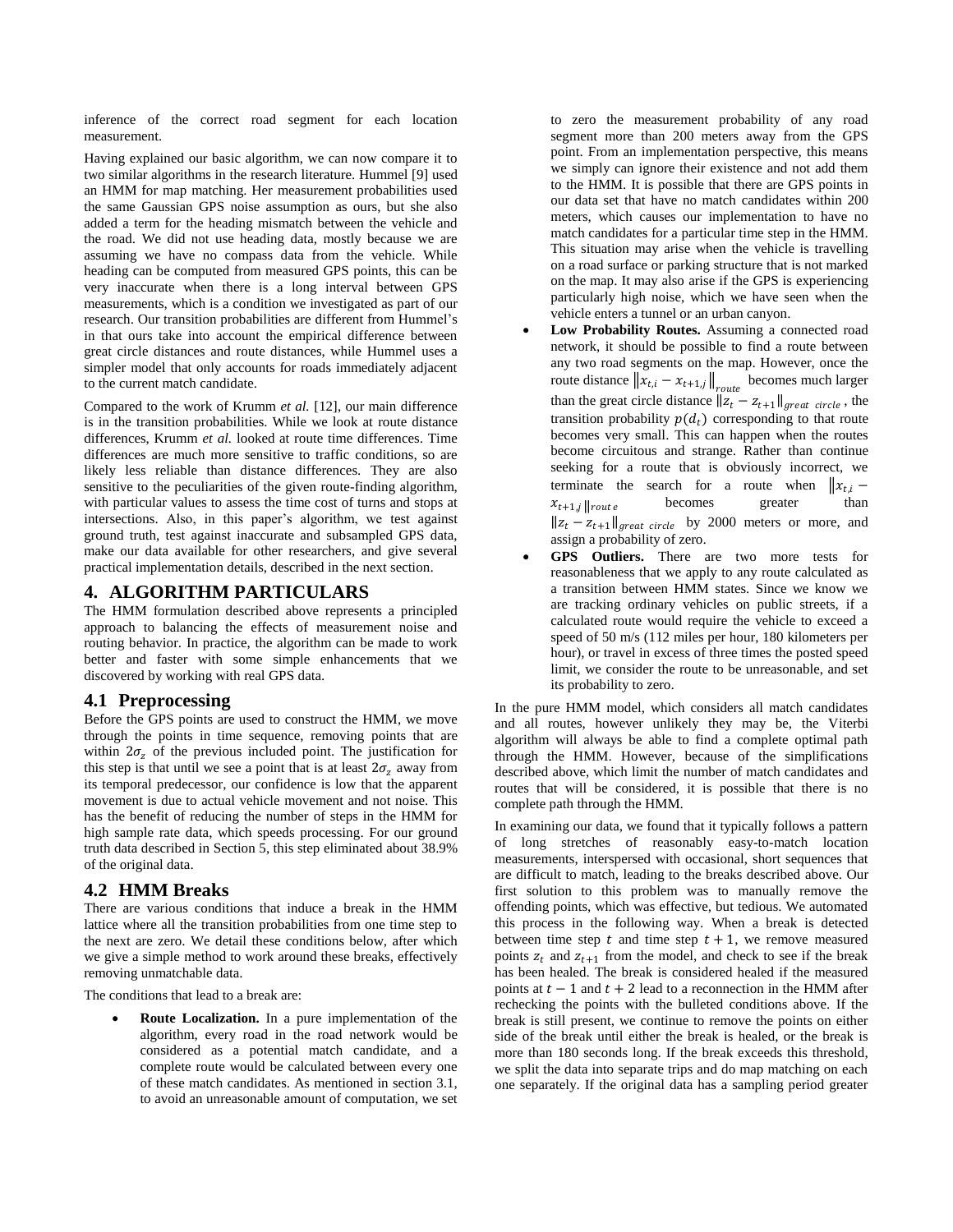than 180 seconds, we omit this heuristic and do not try to fix these breaks.

# <span id="page-5-1"></span>**5. GROUND TRUTH DATA**

The data for our test route was collected by driving a known, planned route in a vehicle containing a commercially available consumer grade GPS device with a logging feature that records the current latitude and longitude once per second. The device uses the SiRF Star III GPS chipset and is enabled with WAAS. A map of the route is shown in [Figure 2.](#page-1-0) This route is about 80 kilometers (50 miles) long, and it took about 2 hours to drive. It resulted in 7531 time stamped latitude/longitude pairs. This high fidelity position data was then processed using a tool that applies the map match algorithm and displays the result graphically so it can be inspected and corrected if the algorithm has made an error. The result of this "hand match" constitutes our ground truth data. The scope of corrections available in the graphical tool is limited to choosing alternate HMM states or transitions. Note that the ground truth data is correct inasmuch that it represents the correct path taken by the vehicle through the road network. The exact location of the vehicle in the road network corresponding to each GPS point in the ground truth data is unknowable, and therefore the point selected as the match to each road, while reasonable, should not be considered ground truth. Only the path that was taken by the vehicle is known.

#### <span id="page-5-5"></span>**5.1 Degraded Data**

We simulate degraded versions of the GPS data by removing points and adding Gaussian random noise. We simulated sampling periods of 2, 5, 10, 20, 30, 45, 60, 90, 120, 180, 240, 300, 360, 420, 480, 540, and 600 seconds in addition to the original 1 second data from our logger. We simulated random Gaussian noise with standard deviations of 10, 15, 20, 30, 40, 50, 75, and 100 meters. We also included test data with no noise added. Note that to simulate a particular noise level, we had to account for the fact that there is already some random noise in the original data. Fortunately, Gaussian noise is additive in the sense of the equations below, so we could simulate any amount of additional noise with knowledge of the original  $\sigma$ <sub>z</sub> from the sensor.

$$
X_1 \sim N(\mu_1, \sigma_1^2) X_2 \sim N(\mu_2, \sigma_2^2) (X_1 + X_2) \sim N(\mu_1 + \mu_2, \sigma_1^2 + \sigma_2^2)
$$
 (4)

In our case, since we assume zero-mean noise,  $\mu_1 = \mu_2 = 0$ .

## <span id="page-5-0"></span>**5.2 Parameter Estimation**

Our HMM needs two probability-related parameters. One is  $\sigma_z$ , which is the standard deviation of Gaussian GPS noise. We estimate this starting with our  $z_t$  measurements. For each of these, we know the index  $i^*$  of the correctly matched road  $r_{i^*}$  from our manually matched ground truth data. Using the notation presented in Section 3, the point on  $r_{i^*}$  nearest  $z_t$  is  $x_{t,i^*}$ . If we assume this was the actual location of the vehicle, then  $||z_t - x_{t,i}||_{\text{great circle}}$ is an estimate of the magnitude of the GPS error. The standard deviation of these values is our estimate of the GPS noise,  $\sigma_z$ . We estimated  $\sigma_z$  using the median absolute deviation (MAD), which is a robust estimator of standard deviation:

$$
\sigma_{z} = 1.4826 \text{ median}_{t} \left( \left\| z_{t} - x_{t,i^{*}} \right\|_{great \ circle} \right) \tag{5}
$$

For our test data, this value was  $\sigma_z = 4.07$  meters, which is a reasonable value for GPS noise.

The other probability parameter we need is  $\beta$  from the exponential distribution in Equation [\( 2](#page-3-2) ). This describes the difference between route distances and great circle distances. We estimated  $\beta$  with a robust estimator suggested by Gather and Schultze [4]:

<span id="page-5-3"></span>
$$
\beta = \frac{1}{\ln(2)} \text{median}_{t} \left( \left| \| z_{t} - z_{t+1} \|_{great \ circle} \right. \right. \\ \left. - \left\| x_{t,i^{*}} - x_{t+1,j^{*}} \right\|_{route} \right) \right) \tag{6}
$$

Note that in Equations (5) and (6) we use  $x_{t,i^*}$  and  $x_{t+1,j^*}$ . The stared  $i^*$  and  $j^*$  indicate the ground truth road segment that we found by manually matching the measured GPS points.

The parameters  $\sigma_z$  and  $\beta$  are the two, basic, adjustable parameters for our map matching algorithm, and they explicitly represent the tradeoff between our trust in the location measurements and candidate routes. A larger value of  $\sigma_z$ , which measures noise in the location measurements, represents less trust in the location measurements. A larger value of  $\beta$ , which measures the difference between great circle distances and route distances, represents more tolerance of non-direct routes. In our work, we estimate these two parameters directly from the data. An alternative would be to find the values of  $\sigma_z$  and  $\beta$  that optimize performance of the algorithm. We leave this for future work.

#### **5.3 Public Data Availability**

Our GPS data, ground truth, and relevant road network are available on a public Web page<sup>1</sup>. We made this data available to facilitate the fair comparison of map matching algorithms. We believe this is the only public data set in existence for map matching.

#### **6. RESULTS**

<span id="page-5-4"></span><span id="page-5-2"></span> $\overline{a}$ 

We ran our algorithm on the test route shown in [Figure 2.](#page-1-0) This 50 mile route was sampled at 1 Hz, giving 7531 time stamped latitude/longitude pairs. After removing points as described in Section [4.1](#page-4-0) [\(Preprocessing\)](#page-4-0), there were 4605 remaining. The result of running our algorithm is a road segment match for each point except for about 100 that were discarded due to breaks, as described in Section [4.2](#page-4-1) [\(HMM Breaks\)](#page-4-1).

We quantified the accuracy of the map matching by comparing the ground truth route to the route determined by our algorithm. In



<sup>1</sup> http://research.microsoft.com/en-us/um/people/jckrumm/MapMatchingData/data.htm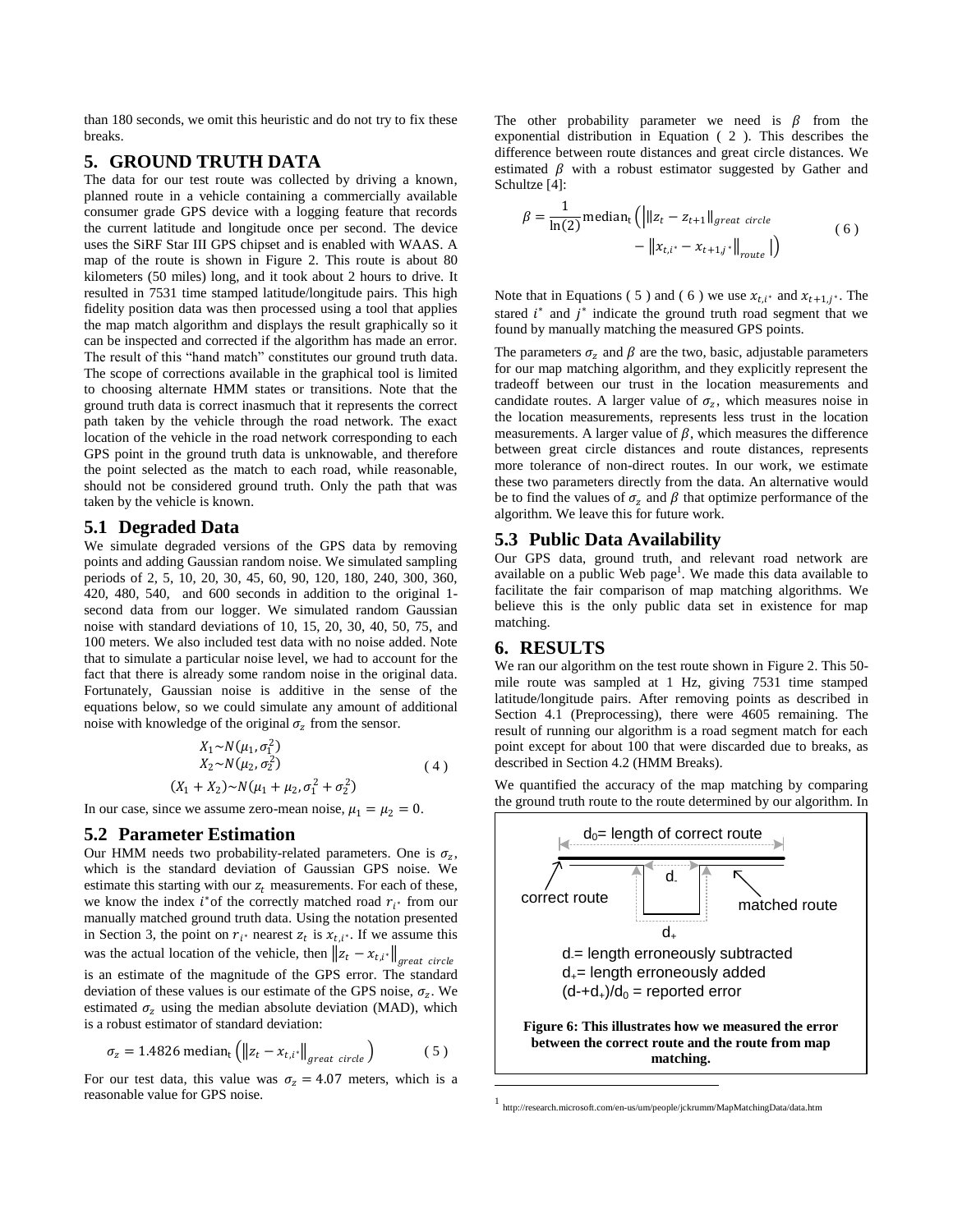particular, we sum the lengths of incorrect road added to and subtracted from the correct route. We divide this sum by the length of the correct route to compute the fraction of incorrect route, which is the error value we report. This is shown in [Figure 6.](#page-5-4) We chose this way to quantify accuracy over these other candidates:

- **Locations on Road**. This accuracy measure says that the matched point should be in the same location as the actual vehicle. Since we measured the vehicle's location with inherently noisy GPS, we do not know its actual location.
- **Road Segment**. This accuracy measure says that the matched point should be on the same road segment as the actual vehicle. While the correct road segment is easier to guess than the correct location, it is still ambiguous at intersections, where a noisy measurement could match to any of the roads converging at that point.

Our map matching algorithm gave exactly the same route as our ground truth in our test, which means it worked perfectly at a one second sampling period and with GPS accuracy location measurements.

We are interested in the performance of our algorithm

with degraded input data, as described in Section [5.1](#page-5-5) [\(Degraded](#page-5-5)  [Data\)](#page-5-5). We degraded the data by subsampling and adding noise. Subsampling is interesting because it shows how robust our algorithm would be if the location sensor were to collect data at a slower rate. If the algorithm works well at lower sampling rates, this can lead to savings in bandwidth and storage for institutions that collect data with the intent to match it to roads. [Figure 7](#page-6-0) shows how our results degrade with subsampling. We note that the error is only 0.11% even when the sampling period grows to 30 seconds.

Added noise is interesting, because it gives an idea of how the algorithm would perform if the location sensor were less accurate, such as multilateration from WiFi access points or cell towers. The plot i[n Figure 8](#page-6-1) shows how well our algorithm performs with added noise at different sampling periods. Surprisingly, it is more sensitive to noise with a 1 second sampling period than at longer periods. This is likely because frequent, noisy points tend to pull the route rather violently in different directions. At longer sampling periods, the algorithm shows robustness to measurement noise as high as 50 meters standard deviation, which is roughly

<span id="page-6-0"></span>



<span id="page-6-1"></span>**Figure 8: This shows how well our map matching algorithm performs with different sampling periods and noise on the location measurements. A lower value is better.**

the accuracy of WiFi-based multilateration.

To our knowledge, these are the first reported tests of these kind for a map matching algorithm. We believe tests like this are important to assess when the algorithm breaks down, which in turn guides choices for how to sense the data.

#### **7. CONCLUSIONS**

As map matching becomes increasingly important for probing traffic and driving behavior, it is important to have principled, well-characterized map matching algorithms. We have presented a new algorithm based on the HMM that explicitly accounts for measurement noise and the feasible routes through the road network. We tested the algorithm on an 80-kilometer (50 mile) drive. Compared to manually matching the data, our algorithm performed perfectly. We also tested how the accuracy of our algorithm degrades when the location sampling rate decreases and when the measurement noise increases. Significantly, we found that even with 30 seconds between measured locations, the accuracy of our algorithm was barely degraded. We believe this is the first reported test of this kind for a map matching algorithm. Finally, we made our test data, ground truth data, and road network publicly available for other researchers to develop, test, and compare their own map matching algorithms.

#### **REFERENCES**

- 1. Agapie, E., et al., Seeing Our Signals: Combining Location Traces and Web-Based Models for Personal Discovery, in International Conference On Mobile Systems, Applications And Services (MobiSys 2009). 2008: Napa Valley, California, USA. p. 6-10.
- 2. Alt, H., et al., Matching Planar Maps. Journal of Algorithms, 2003. 49: p. 262–283.
- 3. Brakatsoulas, S., et al., On Map-Matching Vehicle Tracking Data, in 31st International Conference on Very Large Databases (VLDB 2005). 2005: Trondheim, Norway p. 853- 864.